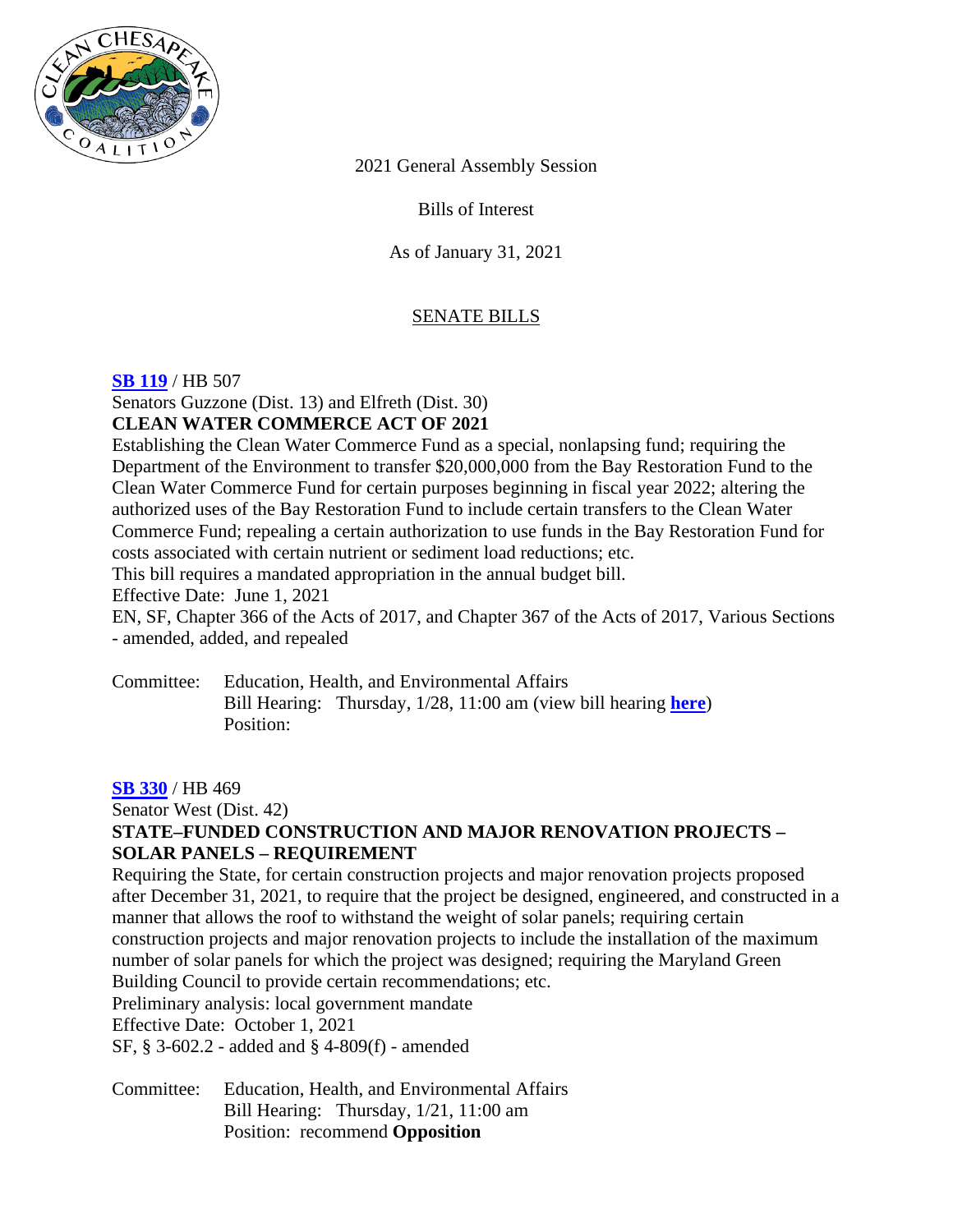

## **[SB 417](https://mgaleg.maryland.gov/mgawebsite/Legislation/Details/SB0417?ys=2021RS)** / HB 777

Delegate Brooks (Dist. 10)

# **POWER PLANT RESEARCH PROGRAM – REVIEW OF APPLICATION FOR CERTIFICATE OF PUBLIC CONVENIENCE AND NECESSITY – ALTERATIONS**

Altering the circumstances under which the Public Service Commission must notify the Department of Natural Resources and the Department of the Environment about an application for a certificate of public convenience and necessity associated with power plant construction; requiring the Department of Natural Resources to complete an independent environmental and socioeconomic project assessment report within 6 months after the Commission determines the application to be complete; etc. Effective Date: October 1, 2021

Committee: Education, Health, and Environmental Affairs Bill Hearing: Wednesday, February 10, 1:00 pm Position:

## **[SB 540](https://mgaleg.maryland.gov/mgawebsite/legislation/details/sb0540?ys=2021rs)** / HB 427

Senators Hershey (Dist. 36) and Gallion (Dist. 35)

## **FEDERAL CLEAN WATER ACT – AUTHORITY OF STATE**

Prohibiting the State from entering into an agreement that waives the State's authority under § 401 of the federal Clean Water Act as part of exercising the State's authority and carrying out the State's duties under the federal Clean Water Act and State law, including the State's authority and duties related to the federal relicensing of the Conowingo Dam. EMERGENCY BILL – CONTINGENT

EN, § 9-353 - added

Committee: Education, Health, and Environmental Affairs

Bill Hearing: Wednesday, 2/10 at 1:00 pm Position: **SUPPORT**

(as a means of leverage for State of Maryland re Conowingo Factor)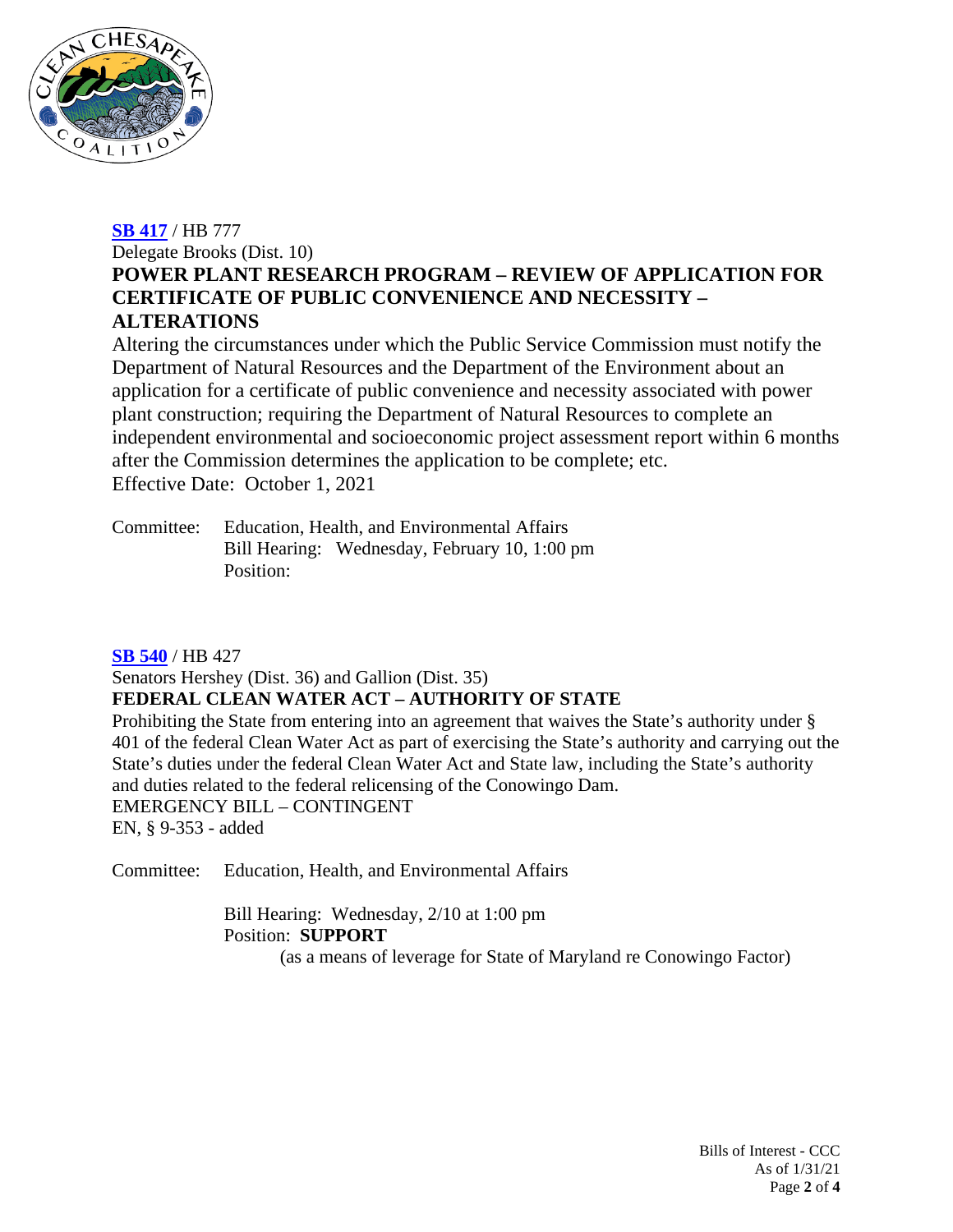

## HOUSE BILLS

#### **[HB 427](https://mgaleg.maryland.gov/mgawebsite/legislation/details/hb0427?ys=2021rs)** / SB 540 Delegate Jacobs (Dist. 36) **FEDERAL CLEAN WATER ACT – AUTHORITY OF STATE**

Prohibiting the State from entering into an agreement that waives the State's authority under § 401 of the federal Clean Water Act as part of exercising the State's authority and carrying out the State's duties under the federal Clean Water Act and State law, including the State's authority and duties related to the federal relicensing of the Conowingo Dam. EMERGENCY BILL – CONTINGENT EN, § 9-353 - added Committee: Environment and Transportation

Bill Hearing: Wednesday, 2/3 at 1:30 pm Position: **SUPPORT** (as a means of leverage for State of Maryland re Conowingo Factor)

## **[HB 469](https://mgaleg.maryland.gov/mgawebsite/legislation/details/hb0469?ys=2021rs)** / SB 330

# Delegate Forbes (Dist. 42A) **STATE–FUNDED CONSTRUCTION AND MAJOR RENOVATION PROJECTS – SOLAR PANELS – REQUIREMENT**

Requiring the State, for certain construction projects and major renovation projects proposed after December 31, 2021, to require that the project be designed, engineered, and constructed in a manner that allows the roof to withstand the weight of solar panels; requiring certain construction projects and major renovation projects to include the installation of the maximum number of solar panels for which the project was designed; requiring the Maryland Green Building Council to provide certain recommendations; etc.

Preliminary analysis: local government mandate

Effective Date: October 1, 2021

SF, § 3-602.2 - added and § 4-809(f) - amended

Committee: Health and Government Operations and Appropriations Bill Hearing: Thursday, 2/17, 1:30 pm Position: recommend **Opposition**